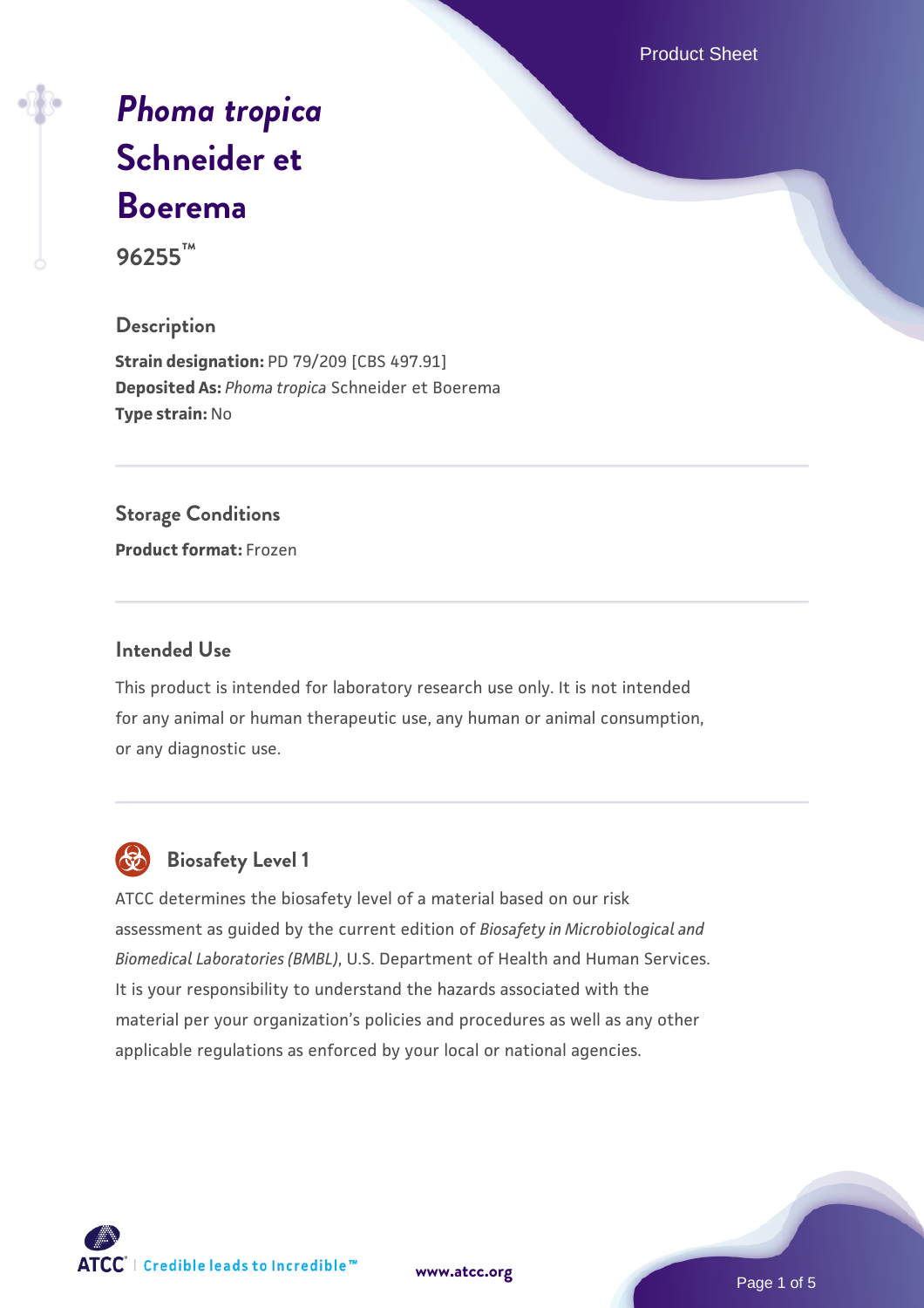#### **[Phoma tropica](https://www.atcc.org/products/96255) [Schneider et Boerema](https://www.atcc.org/products/96255)** Product Sheet **96255**

ATCC highly recommends that appropriate personal protective equipment is always used when handling vials. For cultures that require storage in liquid nitrogen, it is important to note that some vials may leak when submersed in liquid nitrogen and will slowly fill with liquid nitrogen. Upon thawing, the conversion of the liquid nitrogen back to its gas phase may result in the vial exploding or blowing off its cap with dangerous force creating flying debris. Unless necessary, ATCC recommends that these cultures be stored in the vapor phase of liquid nitrogen rather than submersed in liquid nitrogen.

# **Certificate of Analysis**

For batch-specific test results, refer to the applicable certificate of analysis that can be found at www.atcc.org.

# **Growth Conditions**

**Medium:**  [ATCC Medium 334: Oatmeal agar](https://www.atcc.org/-/media/product-assets/documents/microbial-media-formulations/3/3/4/atcc-medium-334.pdf?rev=e382a75a48794764902dd7457c97fc29) **Temperature:** 24°C **Incubation:** under black light

# **Material Citation**

If use of this material results in a scientific publication, please cite the material in the following manner: *Phoma tropica* Schneider et Boerema (ATCC 96255)

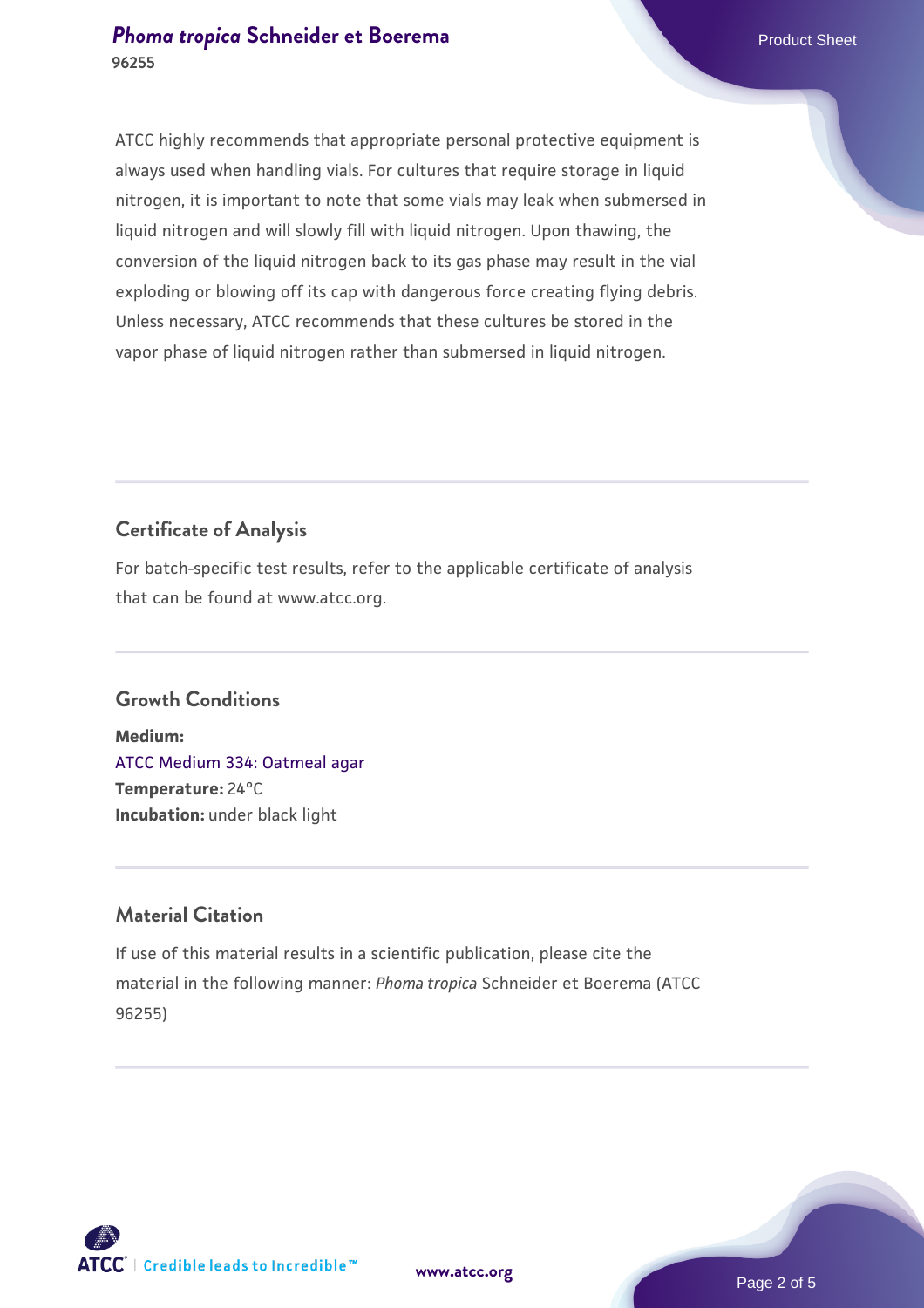#### **[Phoma tropica](https://www.atcc.org/products/96255) [Schneider et Boerema](https://www.atcc.org/products/96255)** Product Sheet

**96255**

References and other information relating to this material are available at www.atcc.org.

#### **Warranty**

The product is provided 'AS IS' and the viability of ATCC® products is warranted for 30 days from the date of shipment, provided that the customer has stored and handled the product according to the information included on the product information sheet, website, and Certificate of Analysis. For living cultures, ATCC lists the media formulation and reagents that have been found to be effective for the product. While other unspecified media and reagents may also produce satisfactory results, a change in the ATCC and/or depositor-recommended protocols may affect the recovery, growth, and/or function of the product. If an alternative medium formulation or reagent is used, the ATCC warranty for viability is no longer valid. Except as expressly set forth herein, no other warranties of any kind are provided, express or implied, including, but not limited to, any implied warranties of merchantability, fitness for a particular purpose, manufacture according to cGMP standards, typicality, safety, accuracy, and/or noninfringement.

#### **Disclaimers**

This product is intended for laboratory research use only. It is not intended for any animal or human therapeutic use, any human or animal consumption, or any diagnostic use. Any proposed commercial use is prohibited without a license from ATCC.

While ATCC uses reasonable efforts to include accurate and up-to-date information on this product sheet, ATCC makes no warranties or representations as to its accuracy. Citations from scientific literature and



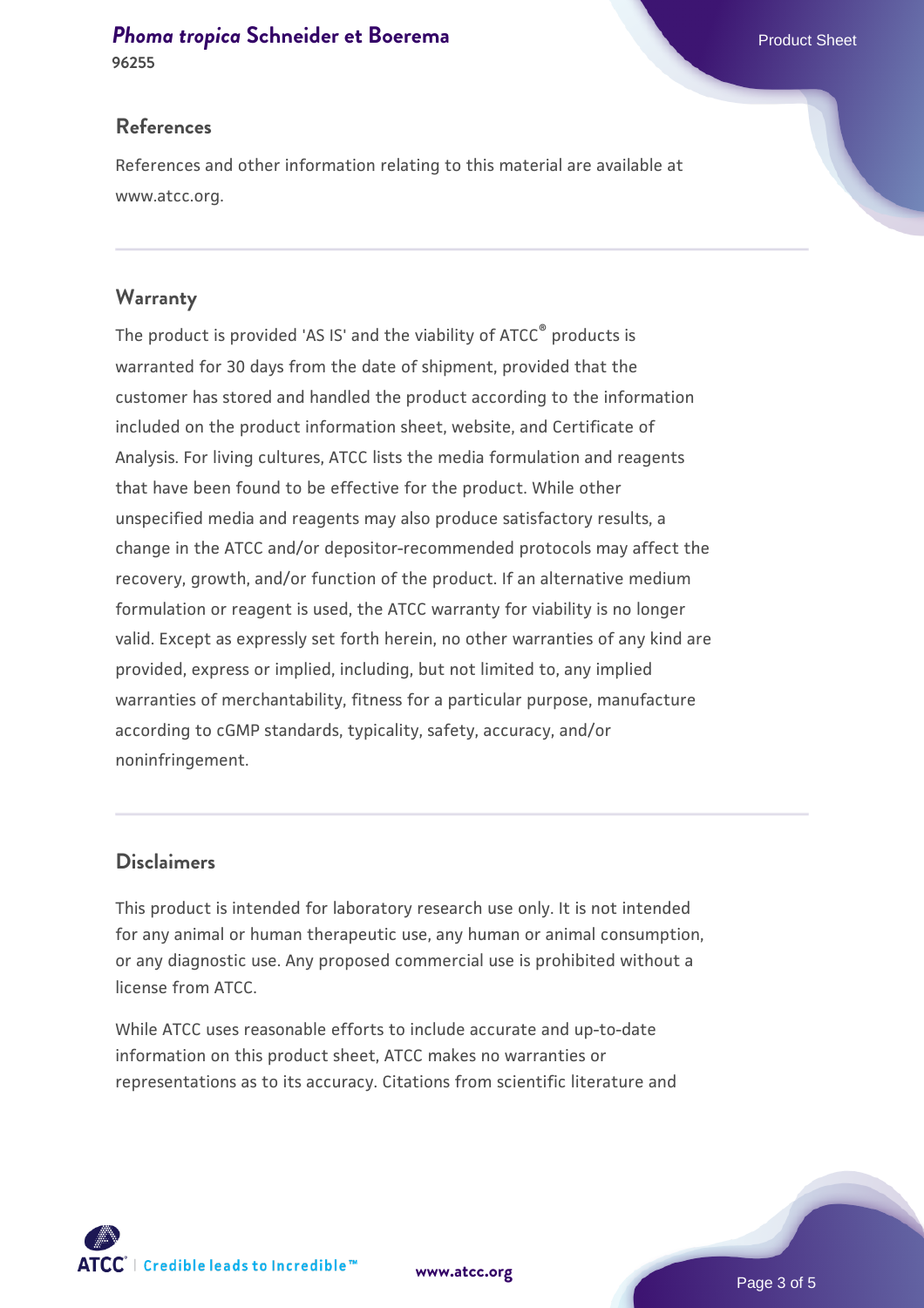patents are provided for informational purposes only. ATCC does not warrant

that such information has been confirmed to be accurate or complete and the customer bears the sole responsibility of confirming the accuracy and completeness of any such information.

This product is sent on the condition that the customer is responsible for and assumes all risk and responsibility in connection with the receipt, handling, storage, disposal, and use of the ATCC product including without limitation taking all appropriate safety and handling precautions to minimize health or environmental risk. As a condition of receiving the material, the customer agrees that any activity undertaken with the ATCC product and any progeny or modifications will be conducted in compliance with all applicable laws, regulations, and guidelines. This product is provided 'AS IS' with no representations or warranties whatsoever except as expressly set forth herein and in no event shall ATCC, its parents, subsidiaries, directors, officers, agents, employees, assigns, successors, and affiliates be liable for indirect, special, incidental, or consequential damages of any kind in connection with or arising out of the customer's use of the product. While reasonable effort is made to ensure authenticity and reliability of materials on deposit, ATCC is not liable for damages arising from the misidentification or misrepresentation of such materials.

Please see the material transfer agreement (MTA) for further details regarding the use of this product. The MTA is available at www.atcc.org.

#### **Copyright and Trademark Information**

© ATCC 2021. All rights reserved. ATCC is a registered trademark of the American Type Culture Collection.

#### **Revision**

This information on this document was last updated on 2021-05-19